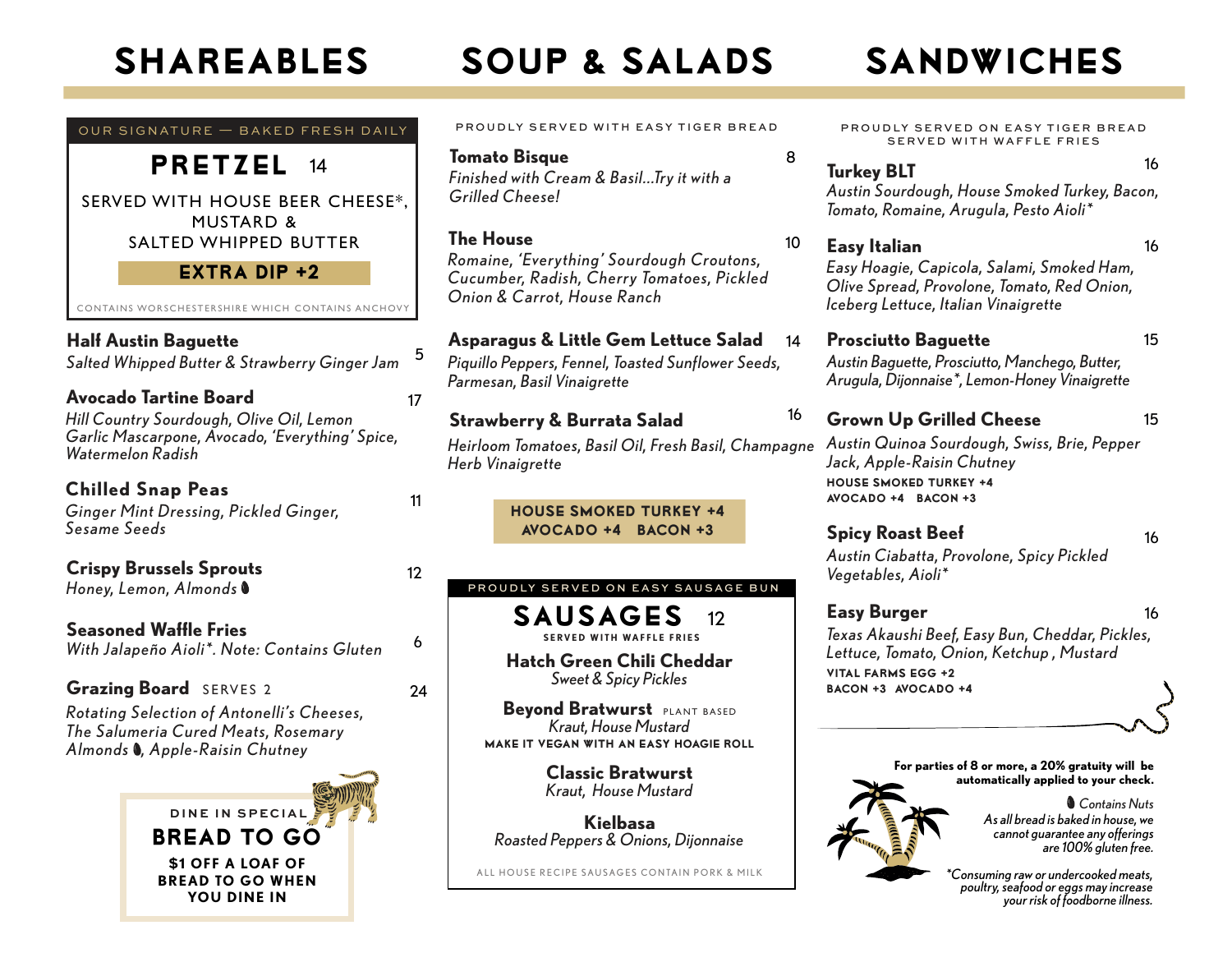

# BREAKFAST

### **Avocado Toast** 12

12

14

*Hill Country Sourdough, Olive Oil, Lemon Garlic Mascarpone, Avocado, 'Everything' Spice, Watermelon Radish* Bacon +3 Vital Farms Egg +2

### **Easy Egg Sandwich**

*Easy Bun, Vital Farms Scrambled Eggs, Cheddar, Scallion, Jalapeño Aioli\*; Choice of Sausage, Bacon*  $AVOCADO + 4$ 

### **Breakfast Bowl**

*Breakfast Potatoes, Scrambled Vital Farms Eggs (2), Charred Broccoli, Chimichurri; Choice of Cajun Chicken Sausage, Breakfast Sausage, Bacon, Served with Easy Tiger Bread* Avocado +4

### **French Toast Bites**

10

*Austin Baguette, Salted Whipped Butter, Maple Syrup, Fresh Berries*

## PASTRIES

| OLERDAY<br>5.                                                     |
|-------------------------------------------------------------------|
| <b>SY</b><br>5<br>MORNING                                         |
| 5                                                                 |
| Pastry & Drip Coffee 5<br>Espresso Drink +2<br>4.5<br>or Easy Egg |
| Sandwich 5<br>5                                                   |
| 4.5                                                               |
| 5                                                                 |
| 5                                                                 |
| 5                                                                 |
| Jalapeno Cheddar Croissant<br>4.5                                 |
|                                                                   |

BUY a TOte for \$10 & fill it with bread and get 10% off as much as you can FIT, EVERY TIME YOU BRING IT IN.

# COFFEE & TEA

| <b>COFFEE</b>      | 12 OZ     | 16 OZ        |
|--------------------|-----------|--------------|
| <b>Drip Coffee</b> | 3.75 4.25 |              |
| Cafe au Lait       | 3.75 4.25 |              |
| Americano          |           | $4\quad 4.5$ |
| Latte              | 4.75 5.5  |              |
| <b>Iced Latte</b>  |           | 5.25         |
| <b>Cold Brew</b>   |           | 5.5          |
| Cappuccino<br>8 OZ | 4 25      |              |

### oat milk +1 almond milk +1 espresso shot +1

| TEA                                            | 12 OZ     | 16 OZ |
|------------------------------------------------|-----------|-------|
| <b>Chai Latte</b>                              | 4.75 5.25 |       |
| <b>Dirty Chai Latte</b>                        | 5.5 6     |       |
| <b>Iced Tea</b> Hibiscus or Black              |           | 3.5   |
| Hot Tea                                        | 4         |       |
| Gao Wen (Black), Jasmine Bai Hao (Green),      |           |       |
| Grey Line (Earl Grey), Bouquet (Herbal Tisane) |           |       |

### SIGNATURE DRINKS 12 OZ 16 OZ

| <b>Bengal Spice Latte</b><br>Espresso, White Chocolate, Housemade Cardamom Syrup                                                                 | 5.5           |    |
|--------------------------------------------------------------------------------------------------------------------------------------------------|---------------|----|
| <b>Mexican Mocha</b><br>Espresso, Housemade Cinnamon Syrup, Dark Chocolate                                                                       | 5             | 55 |
| <b>Honey Lavender Latte</b><br>Espresso, Housemade Lavender Syrup & Honey                                                                        | $5.5^{\circ}$ |    |
| <b>Tiger Tricks Latte</b><br>Espresso, White Chocolate, Strawberry Rose, Housemade<br>Honey Lavender, Whipped Cream, Fruity Cereal. Iced or hot. |               |    |

## beverages

| <b>Richard's Rainwater Still</b>                       | Λ   |
|--------------------------------------------------------|-----|
| Richard's Rainwater Sparkling                          | 5   |
| <b>Brooklyn Brewery Special Effects Non-Alcoholic</b>  | 6   |
| <b>Lagunitas Brewing Hoppy Refresher</b> Non-Alcoholic | 6   |
| <b>Soft Drinks</b> Coca-Cola, Diet Coke, Sprite        | 3.5 |
|                                                        |     |

# BAKE SHOP

### easy

*Approachable sandwich & toasting breads*

| <b>Easy Sourdough</b><br>Exceptional sourdough flavor in a sandwich loaf shape                     | 65  |
|----------------------------------------------------------------------------------------------------|-----|
| <b>Easy Wheat</b><br>100% whole wheat with ancient grains                                          | 65  |
| Easy Burger Buns (8 Pack)                                                                          | 8   |
| <b>Easy Sausage Buns (10 Pack)</b>                                                                 | 9   |
| Easy Hoagie Rolls (6 Pack)                                                                         | 8   |
| <b>AUSTIN</b><br>Classic loaves using the finest Artisan flours                                    |     |
| <b>Austin Baguette</b><br>Classic French baguette with a crackly crust and<br>light, airy interior | 5.5 |

| <b>Austin Sourdough</b><br>Leavened with our wild yeast sourdough starter.                    | 8   |
|-----------------------------------------------------------------------------------------------|-----|
| <b>Austin Walnut Cranberry Sourdough</b><br>Contains Nuts                                     | 8   |
| Austin Quinoa Sourdough                                                                       | 8   |
| <b>Austin Ciabatta</b><br>Light and airy Italian bread, perfect for<br>exceptional sandwiches | 6.5 |

# hill country

*Texas versions of Old World styles*

| <b>Hill Country Sourdough</b><br>French-style country bread with whole rye for<br>depth of flavor | 8   |
|---------------------------------------------------------------------------------------------------|-----|
| <b>Hill Country Rye</b>                                                                           | 7.5 |

*Hearty with 40% whole grain rye flour and rye sourdough starter*